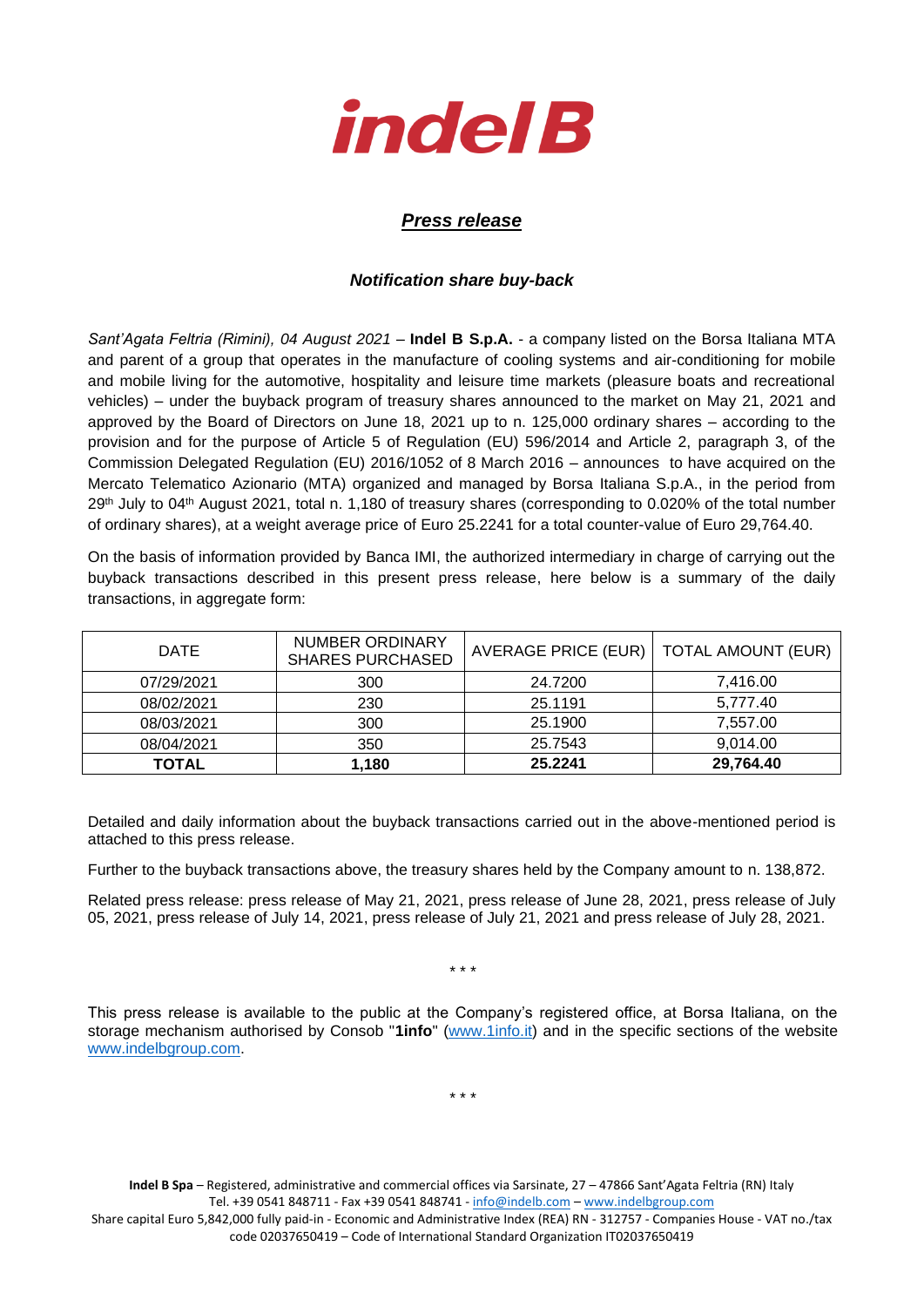*Indel B S.p.A. is a company listed on the MTA segment of the Italian stock exchange and is controlled by AMP.FIN S.r.l., in turn held entirely by the Berloni family. Indel B S.p.A. heads an important Group that operates worldwide and* has been active for the last 50 years in the mobile cooling sector applicable to the Automotive, Leisure time and Hospitality cooling segments. The Group also operates in mobile climate control, with specific reference to the *Automotive market, represented by commercial vehicles, minibuses, ambulances, agricultural and earth-moving machinery, and in the Cooling Appliances sector, which mainly comprises cellars for storing wine and small refrigerators for storing milk. The company has a market cap of approximately Euro 149 million.*

## **Contact details**

| <b>INDEL B</b>                | <b>POLYTEMS HIR</b>            | <b>FAST-COM</b>                |
|-------------------------------|--------------------------------|--------------------------------|
| Controller & IR               | IR e Comunicazione Finanziaria | <b>Media Relations</b>         |
| Elisabetta Benazzi            | Bianca Fersini Mastelloni      | Paolo Santagostino             |
| +39 0541 848 784              | +39 06.69923324; +39 336742488 | +39 349 3856585                |
| elisabetta.benazzi@indelb.com | b.fersini@polytemshir.it       | paolo.santagostino@fast-com.it |
|                               |                                |                                |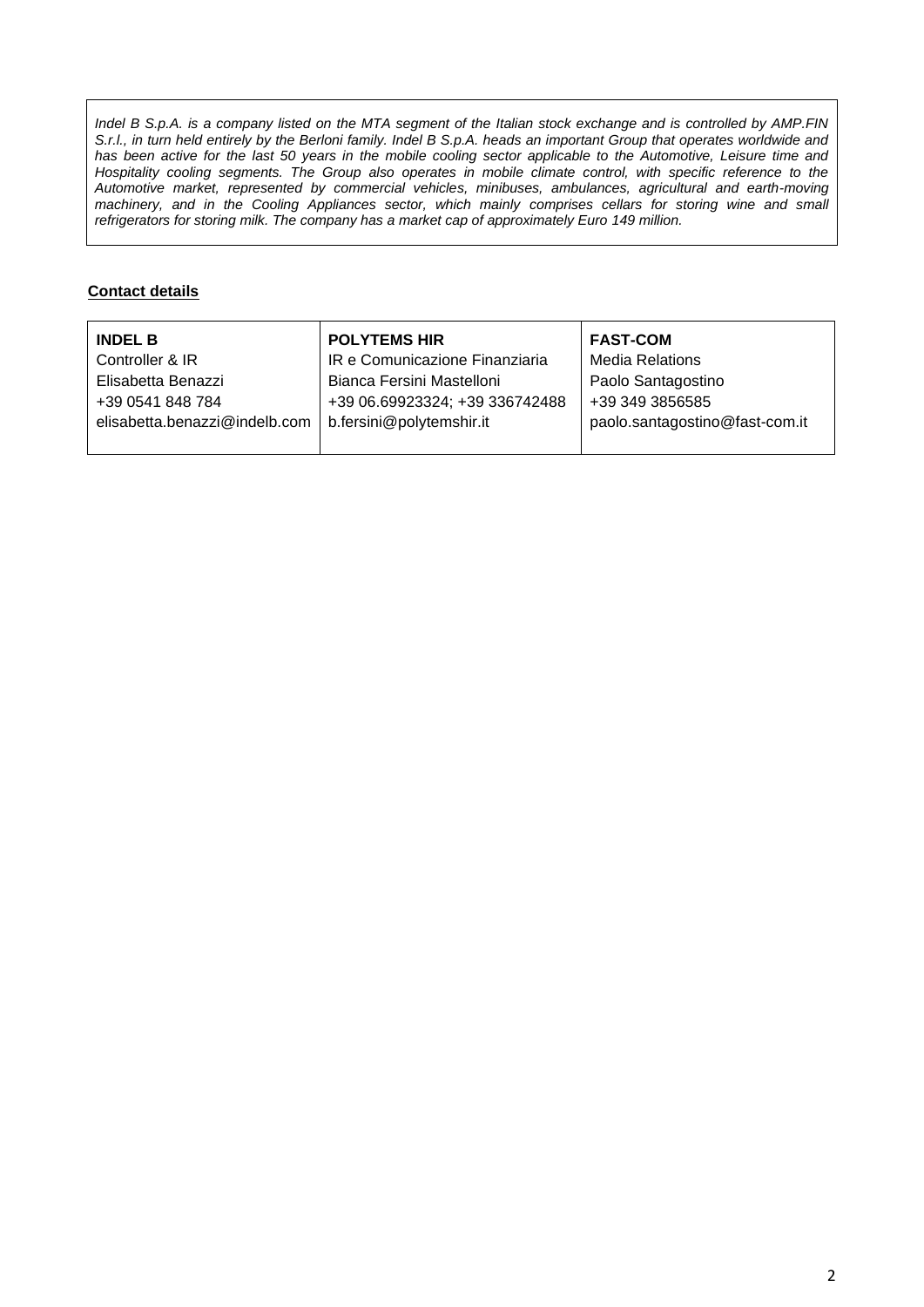## **Attached**

| Fill ID   | <b>Fill Date</b> | <b>Fill Time</b>                | B/S | <b>Country</b> |            | Market   Security Ref. | <b>Fill Price</b> | <b>Fill Qty</b> |
|-----------|------------------|---------------------------------|-----|----------------|------------|------------------------|-------------------|-----------------|
| 1ew3UFSbL |                  | 29/07/2021 17:29:01.129.058 Buy |     | IT.ico         | <b>MTA</b> | <b>INDB</b>            | 24,70             | 5               |
| 1ew3UFS4d |                  | 29/07/2021 17:21:59.817.555 Buy |     | IT.ico         | <b>MTA</b> | <b>INDB</b>            | 24,70             | 30              |
| 1ew3UFQEc |                  | 29/07/2021 16:45:15.855.766 Buy |     | IT.ico         | <b>MTA</b> | <b>INDB</b>            | 24,70             | 30              |
| 1ew3UFOjd |                  | 29/07/2021 16:07:37.964.895     | Buy | IT.ico         | <b>MTA</b> | <b>INDB</b>            | 24,80             | 30              |
| 1ew3UFNRj |                  | 29/07/2021 15:36:16.026.931 Buy |     | IT.ico         | <b>MTA</b> | <b>INDB</b>            | 24,70             | 25              |
| 1ew3UFNRi |                  | 29/07/2021 15:36:15.896.108 Buy |     | IT.ico         | <b>MTA</b> | <b>INDB</b>            | 24,70             | 30              |
| 1ew3UFJ9r |                  | 29/07/2021 13:10:02.982.266 Buy |     | IT.ico         | <b>MTA</b> | <b>INDB</b>            | 24,90             | 30              |
| 1ew3UFH7x |                  | 29/07/2021 12:08:54.123.992 Buy |     | IT.ico         | <b>MTA</b> | <b>INDB</b>            | 24,80             | 30              |
| 1ew3UFERt |                  | 29/07/2021 10:53:14.711.275 Buy |     | IT.ico         | <b>MTA</b> | <b>INDB</b>            | 24,60             | 30              |
| 1ew3UFCni |                  | 29/07/2021 10:04:12.760.816 Buy |     | IT.ico         | <b>MTA</b> | <b>INDB</b>            | 24,60             | 30              |
| 1ew3UFBRI |                  | 29/07/2021 09:31:07.925.459 Buy |     | IT.ico         | <b>MTA</b> | <b>INDB</b>            | 24,70             | 30              |
|           |                  |                                 |     |                |            |                        |                   |                 |
| 1fdbrQZgl |                  | 02/08/2021 15:58:18.672.372 Buy |     | IT.ico         | <b>MTA</b> | <b>INDB</b>            | 25,40             | 20              |
| 1fdbrQY5F |                  | 02/08/2021 15:27:50.823.289 Buy |     | IT.ico         | <b>MTA</b> | <b>INDB</b>            | 25,40             | 20              |
| 1fdbrQWm0 |                  | 02/08/2021 14:51:31.217.264 Buy |     | IT.ico         | <b>MTA</b> | <b>INDB</b>            | 25,30             | 20              |
| 1fdbrQWSC |                  | 02/08/2021 14:41:54.778.837 Buy |     | IT.ico         | <b>MTA</b> | <b>INDB</b>            | 25,30             | 20              |
| 1fdbrQWSB |                  | 02/08/2021 14:41:54.662.772 Buy |     | IT.ico         | <b>MTA</b> | <b>INDB</b>            | 25,30             | 20              |
| 1fdbrQWS9 |                  | 02/08/2021 14:41:54.236.082 Buy |     | IT.ico         | <b>MTA</b> | <b>INDB</b>            | 25,20             | 17              |
| 1fdbrQWAv |                  | 02/08/2021 14:32:55.125.686 Buy |     | IT.ico         | <b>MTA</b> | <b>INDB</b>            | 25,00             | 13              |
| 1fdbrQQP6 |                  | 02/08/2021 11:06:42.043.360 Buy |     | IT.ico         | <b>MTA</b> | <b>INDB</b>            | 24,90             | 20              |
| 1fdbrQPGm |                  | 02/08/2021 10:34:00.513.110 Buy |     | IT.ico         | <b>MTA</b> | <b>INDB</b>            | 24,90             | 20              |
| 1fdbrQO8A |                  | 02/08/2021 10:06:07.225.451 Buy |     | IT.ico         | <b>MTA</b> | <b>INDB</b>            | 24,90             | 20              |
| 1fdbrQN3B |                  | 02/08/2021 09:41:49.975.716 Buy |     | IT.ico         | <b>MTA</b> | <b>INDB</b>            | 24,90             | 20              |
| 1fdbrQLeC |                  | 02/08/2021 09:20:17.969.602 Buy |     | IT.ico         | <b>MTA</b> | <b>INDB</b>            | 24,90             | 20              |
|           |                  |                                 |     |                |            |                        |                   |                 |
| 1foUxDuo8 |                  | 03/08/2021 17:29:02.853.465 Buy |     | IT.ico         | <b>MTA</b> | <b>INDB</b>            | 25,90             | 10              |
| 1foUxDunr |                  | 03/08/2021 17:29:00.977.499 Buy |     | IT.ico         | <b>MTA</b> | <b>INDB</b>            | 25,90             | 20              |
| 1foUxDsiF |                  | 03/08/2021 16:51:23.888.601 Buy |     | IT.ico         | <b>MTA</b> | <b>INDB</b>            | 25,30             | 29              |
| 1foUxDsiE |                  | 03/08/2021 16:51:23.888.601 Buy |     | IT.ico         | <b>MTA</b> | <b>INDB</b>            | 25,30             | $\mathbf{1}$    |
| 1foUxDrEm |                  | 03/08/2021 16:14:18.705.628 Buy |     | IT.ico         | <b>MTA</b> | <b>INDB</b>            | 25,30             | 30              |
| 1foUxDp9t |                  | 03/08/2021 15:30:19.599.635 Buy |     | IT.ico         | <b>MTA</b> | <b>INDB</b>            | 25,30             | 13              |
| 1foUxDp9s |                  | 03/08/2021 15:30:19.599.635 Buy |     | IT.ico         | <b>MTA</b> | <b>INDB</b>            | 25,30             | 17              |
| 1foUxDnM7 |                  | 03/08/2021 14:32:59.298.481 Buy |     | IT.ico         | <b>MTA</b> | <b>INDB</b>            | 25,30             | 30              |
| 1foUxDkuV |                  | 03/08/2021 13:10:10.780.598 Buy |     | IT.ico         | <b>MTA</b> | <b>INDB</b>            | 25,40             | 30              |
| 1foUxDicg |                  | 03/08/2021 11:47:14.992.403 Buy |     | IT.ico         | <b>MTA</b> | <b>INDB</b>            | 24,90             | 20              |
| 1foUxDicf |                  | 03/08/2021 11:47:14.992.403 Buy |     | IT.ico         | <b>MTA</b> | <b>INDB</b>            | 24,90             | 10              |
| 1foUxDgmM |                  | 03/08/2021 10:50:51.549.198 Buy |     | IT.ico         | <b>MTA</b> | <b>INDB</b>            | 24,90             | 13              |
| 1foUxDgmL |                  | 03/08/2021 10:50:51.549.198 Buy |     | IT.ico         | <b>MTA</b> | <b>INDB</b>            | 24,90             | 17              |
| 1foUxDgmK |                  | 03/08/2021 10:50:51.342.216 Buy |     | IT.ico         | <b>MTA</b> | <b>INDB</b>            | 24,90             | 30              |
| 1foUxDfUb |                  | 03/08/2021 10:17:38.112.119 Buy |     | IT.ico         | <b>MTA</b> | <b>INDB</b>            | 24,70             | 30              |
| 1fzO31EQT |                  | 04/08/2021 17:29:00.891.548 Buy |     | IT.ico         | <b>MTA</b> | <b>INDB</b>            | 25,90             | 20              |

**Indel B Spa** – Registered, administrative and commercial offices via Sarsinate, 27 – 47866 Sant'Agata Feltria (RN) Italy Tel. +39 0541 848711 - Fax +39 0541 848741 - [info@indelb.com](mailto:info@indelb.com) – [www.indelbgroup.com](http://www.indelbgroup.com/)

Share capital Euro 5,842,000 fully paid-in - Economic and Administrative Index (REA) RN - 312757 - Companies House - VAT no./tax code 02037650419 – Code of International Standard Organization IT02037650419